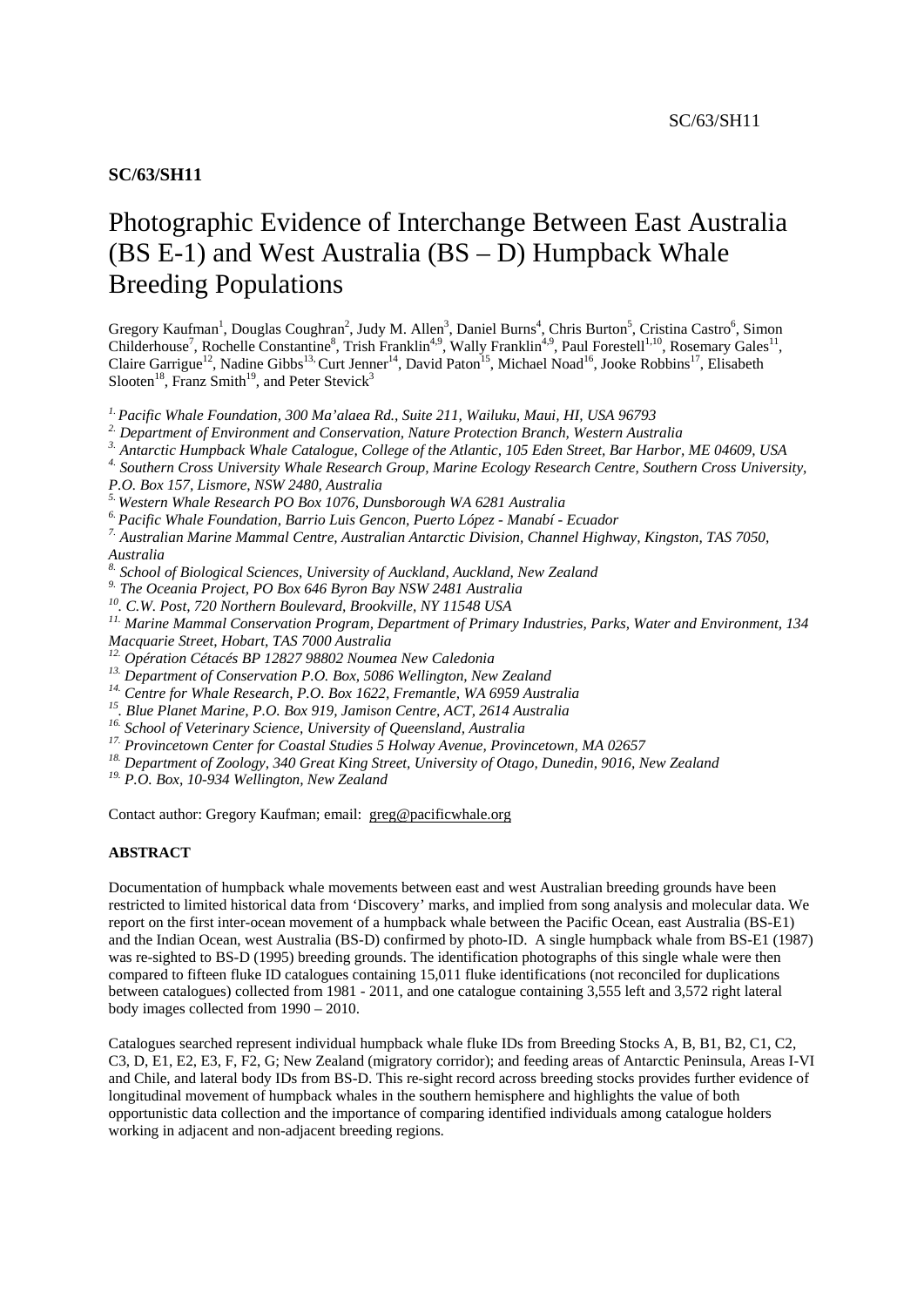#### **INTRODUCTION**

Humpback whales (*Megaptera novaeangliae*) can be individually identified from photographs of the ventral fluke patterns and lateral body surfaces (Katona *et al*., 1979; Kaufman *et al*., 1987, 1993). In the southern hemisphere, photo-identification has provided new insights into movements of individual humpback whales previously described by 'Discovery' marks, among Antarctic feeding Areas IV, V and VI (Chittleborough 1959, 1965; Dawbin 1964, 1966). The use of both fluke ID and lateral body photographs have been demonstrated effective in tracking movements, residency rates, pod characteristics and life histories of humpback whales (Gill and Burton, 1995, Clapham, 2000; Forestell *et al*., 2003, Franklin *et al*., 2010, Forestell *et al*., In Press).

Photographic matches have been established between Area V and east Australia (E1) (Kaufman *et al*., 1990; Rock *et al*., 2006; Franklin *et al*., in press) and between Antarctic Area IV and Western Australia (Gill and Burton, 1995). Additional matches, using photo-ID, have been made between Brazil and Antarctic Area II (South Georgia) (Stevick *et al*., 2006), between the western coast of Central America (Costa Rica and Panama) and the Antarctic Peninsula (Rasmussen *et al*., 2007; Guzmán *et al.,* 2009), and between American Samoa and Antarctic Area I (Robbins *et al.,* 2011).

Long-distance movement at low latitudes involves individuals traveling mainly between adjacent breeding grounds (Chittleborough 1959; Darling & Cerchio 1993; Salden *et al.,* 1999; Garrigue *et al.,* 2000; Pomilla & Rosenbaum 2005; Forestell & Urban 2007; Garrigue *et al*, In Press a,b). With few barriers to restrict their movements across ocean basins, Southern Hemisphere humpback whales (both male and female) have been shown to engage in extensive longitudinal movement (some >9,800 km) in their migrations (Stevick *et al.,* 2010, 2011; Robbins *et al.,* 2011).

Humpback whales that migrate along the west and east coasts of Australia are thought to be part of Southern Hemisphere breeding stocks D and E-1 respectively, with the former spending the austral summer in Antarctic Area IV (70º E-130º W) and the latter in Area V (130º E-170º W). However, it has been suggested that Antarctic Area V is an area where different breeding stocks of whales mix during the summer months (Dawbin, 1956; Constantine *et al.,* 2011). During the austral winter, west Australia humpback whales frequent the low latitude breeding grounds from Perth to the Kimberley region, while east coast humpbacks may be found from Eden northward along the Great Barrier Reef (Chittleborough 1965; Dawbin 1966, 1997; Kaufman *et al.,* 1990, 1993; Burton, 1991; Dawbin & Gill, 1991; Chaloupka & Osmond 1999; Jenner *et al.,* 2001; Forestell *et al.,* 2003; Franklin *et al*., 2010; Kaufman *et al.,* 2010).

Discovery marks were employed to uncover the first exchange between east and west Australia breeding grounds when, during the summer of 1958–59, ten whales originally marked in Area V were recovered in Area IV. Two of the ten marked Area V whales were killed off the Western Australian coast later that winter. Chittleborough (1965) and Dawbin (1966) identified this exchange as limited, 'discreet'. Noad *et al.* (2000), report observations of west Australian songs introduced into, and adopted by, east Australian humpbacks, apparently due to migration between the two locations. Chittleborough (1965), Dawbin (1966), Darling *et al.* (1996) and Baker *et al.* (1998) have all suggested that movement between breeding grounds may provide an opportunity for gene flow between otherwise separate populations. Anderson and Brasseur (2007), examining molecular data, found moderate gene flow between breeding stocks D and E but failed to find any genotype matches.

We report on the first photographic documentation of an inter-ocean movement of an individual humpback whale from the Pacific Ocean, east Australia (BS-E1) to the Indian Ocean, west Australia (BS-D). Further, we describe a test case effort to determine if this whale, shown to migrate to at least two southern hemisphere breeding grounds, has been sighted in other southern hemisphere breeding or feeding grounds or migratory corridors.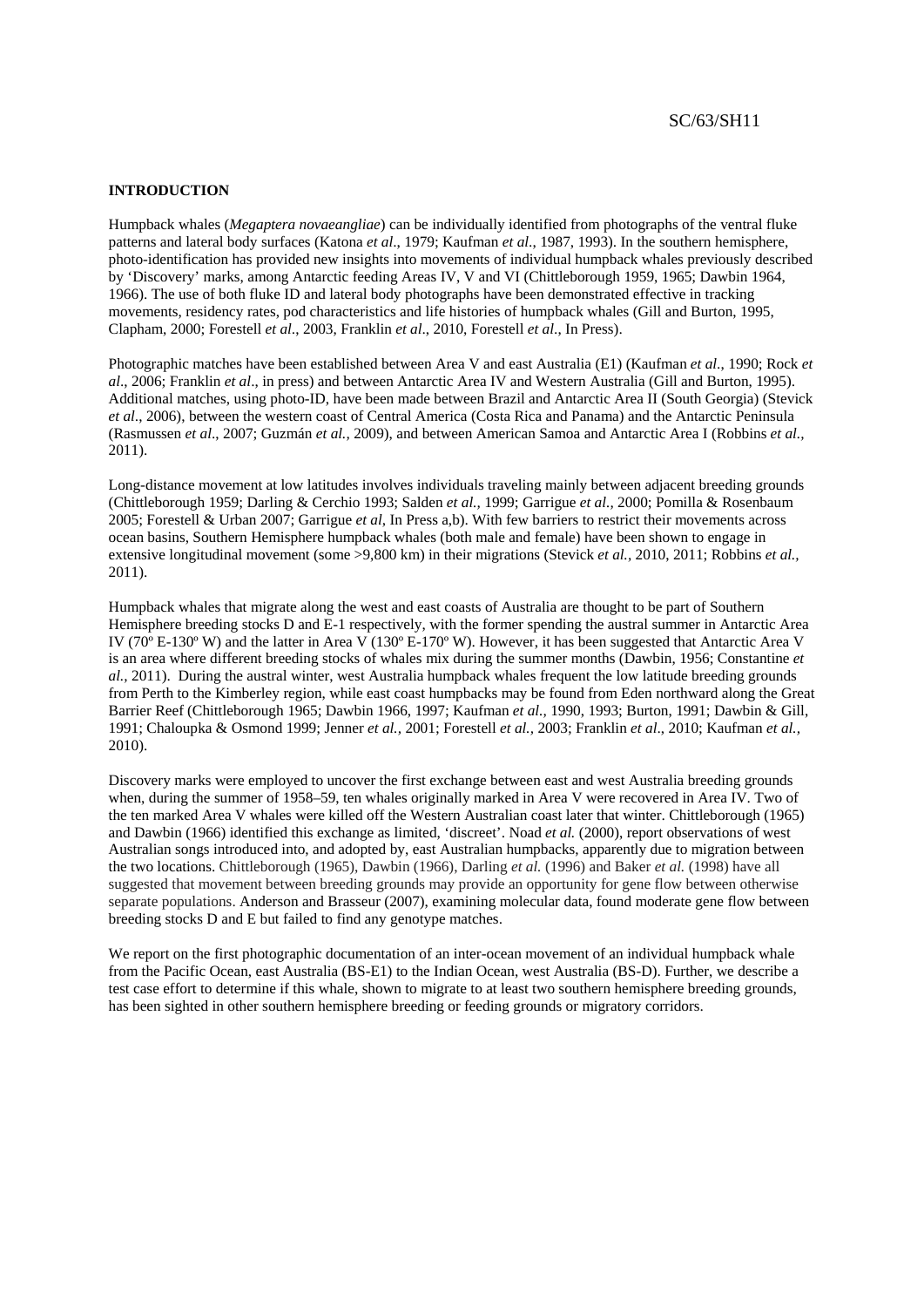## **METHODOLOGY**

Humpback whales were individually identified from photographs of the ventral fluke patterns and lateral body surfaces (Katona *et al.*, 1979 Kaufman *et al.*, 1987). An opportunistic collaboration occurred in 1999 when West Australia Marine Wildlife Officer Douglas Coughran (Department of Environment and Conservation, Nature Protection Branch) sent humpback whale fluke ID images to Pacific Whale Foundation (PWF). Coughran collected his images opportunistically during vessel patrol operations off Fremantle, West Australia in October 1995. He matched fluke images (WAXXXXDON-XX1 - 4) to animal E0344 contained in a Pacific Whale Foundation catalogue (Kaufman *et al*., 1993). The match was confirmed by PWF. Whale E0334 was next compared to a geographically extensive collection (fully reconciled) of 5,738 individual identification images held by PWF (Table 1).

Animal E0334 and Coughran's WAXXXDON-XX3 were then sent for comparison to the curators of fifteen Southern Hemisphere catalogues comprised of 15,011 fluke IDs collected between 1981 – 2011 (Table 2). These catalogues, reconciled within themselves, represent individual humpback whale fluke IDs collected from Breeding Stocks A, B, B1, B2, C1, C2, C3, D, E1, E2, E3, F, F2, G; New Zealand (migratory corridor); and feeding areas of Antarctic Peninsula, Areas I-VI and Chile. In a similar test, lateral body images of animal E0334 were also compared to one west Australian catalogue (CWR) containing 3,555 left and 3,572 right lateral body images collected between 1990 – 2010 (Table 2).

Catalogue holders applied quality controls as a basis for including individual whales in the search, such as YONAH (Smith *et al.,* 1999) and SPLASH (Cambolkidis *et al.,* 2008) criteria, although some catalogues used all available images in the search (listed as NONE) (Tables 1  $\&$  2). There was no attempt to reconcile these catalogues with each other.

## **RESULTS and DISCUSSION**

Fluke and lateral body identification photographs of E0344 were matched to fifteen Southern Hemisphere humpback whale catalogues, containing 15,011 fluke IDs and 3,555 left and 3,572 right lateral body images compiled over 30 years. J. Allen, P. Stevick and R. Seton, from College of the Atlantic in 2004, and, subsequently, the curators of the other referenced catalogues also independently confirmed the match between PWF E0334 and Coughran's WAXXXDON-XX3. No additional re-sightings of animal E0334 were discovered.

Animal E0334 was first identified by PWF off North Stradbroke Island, Queensland, Australia (27.47120°S 153.55715°E) on September 15, 1987 in a surface-active pod comprised of four adults and two sub-adults. A female was identified in the pod through genital photographs. E0334 was re-sighted on September 24, 1987 off North Stradbroke Island (27.45530°S 153.56140°E) in a surface-active pod of four adults, later joined by a fifth animal. On September 25, 1987 E0334 was observed in a surface-active pod of three adults (two animals in the pod were observed swimming belly-to-belly) off North Stradbroke Island (27.43213°S 153.57578°E) (Figures 1 & 2). All observations of E0344 were as a competitive adult in surface-active groups. Such behavior has been generally associated with males (Glockner, 1983; Baker and Herman, 1984; Clapham, 2000; Clambokidis *et al.*, 2001, 2008).

The whale was re-sighted eight years later (October 1995), swimming alone, by Coughran, who photographed E0344 off Fremantle, West Australia (approx 32.06043°S 115.68759°E) (Figures 1 & 2).

The re-sighting of E0334 represents the first photographic evidence of the inter-oceanic movement of a humpback whale between the Pacific and Indian Ocean breeding grounds. This record is important because it highlights the usefulness of photo-identification as an effective tool that remains largely underutilized to evaluate exchanges between distant or less plausible breeding and feeding areas. The recent discovery of large longitudinal movements of individual humpback whales between oceans (Stevick *et al*., 2010, 2011), coupled with our finding reported here, suggest the prevalence of inter-breeding ground exchanges of southern hemisphere humpback whale populations is poorly understood and warrants further study with all available data. Utilization of all available spatially and temporally extensive data holdings, coupled with faster digital imaging and archiving technology not previously available (e.g. Kniest *et al.,* 2010; Stevick *et al*., In Press), are likely to yield effective and efficient means of testing historical humpback whale breeding stock boundaries.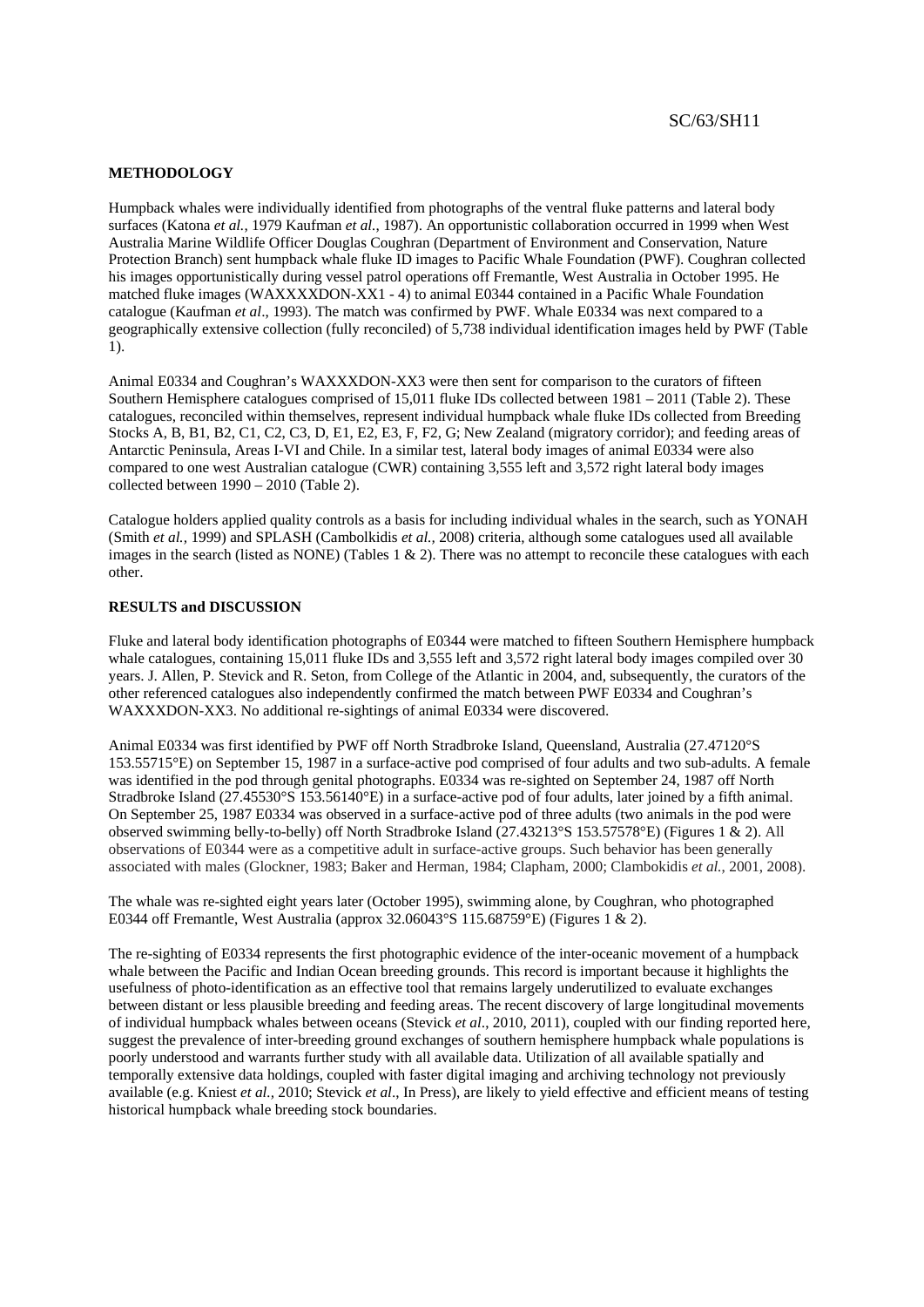#### **ACKNOWLEDGEMENTS**

The members and supporters of the Pacific Whale Foundation contributed funding for this work. Research was conducted under permits granted by the Australia Department of the Environment, Water, Heritage and the Arts, NSW Department of the Environment, Climate Change and Water, Queensland Department of Environment and Resource Management, and the Great Barrier Reef Marine Park Authority. Special thanks to Ros and Gordon Butt (Cat Balou Cruises, Eden, NSW), and Tim North of Reef Magic Cruises for providing valuable photo ID images and logistical support. We thank Daniela Maldini, Annie Macie and Amanda Hutsel, for their assistance in the fieldm lab and with this manuscript, Libby Eyre for her BS-E1 and E-2 contributions, the Hervey Bay whalewatch operators, and the countless individuals who facilitated our research in Australia by working as volunteers and research assistants, and by contributing identification photographs.

# **LITERATURE CITED**

Allen, J., Carlson, C.A. and Stevick, P.T. In Press. The Antarctic Humpback Whale Catalogue: Description and Summary. *J. Cetacean Res. Manage*.

Anderson, M. and Brasseur, M. 2007. Genetic assessment of Group D (Western Australia) and E (Eastern Australia) humpback whale population dynamics and migratory interchange. Unpublished report submitted to the Department of the Environment and Heritage and the National Heritage Trust [available from the author]. pp. 1-43.

Baker, C.S. AND Herman, L.H. 1984. Aggressive behavior between humpback whales (*Megaptera novaeangliae*) wintering in Hawaiian waters. *Canadian Journal of Zoology* 62: 1922-1937.

Baker, C.S., Medrano-Gonzalez, L., Calambokidis, J., Perry, A., Pichler, F., Rosenbaum, H., Strakey, J.M., Urban-Ramirez J., Yamaguchi, M. AND Von Zeigesar, O. 1998. Population structure of nuclear and mitochondrial DNA variation among humpback whales in the North Pacific. *Molecular Ecology* 7: 695-708.

Burton, C. L. K. 1991. Sighting analysis and photoidentification of humpback whales off Western Australia, 1989. *Memoirs Queensland Museum* 30 (2): 259–70.

Calambokikdis, J., Falcone, E., Quinn, T., Burdin, A., Clapham, P., Ford, J., Gabriele, C., LeDuc, R., Mattila, D., Rojas-Bracho, L., Straley, J., Taylor, B., Urban, J., Weller, D., Witteveen, B., Yamaguchi, M., Bendline, A., Camacho, D., Flynn, K., Havron, A., Huggins, J. and Maloney, N. 2008. SPLASH: Structure of Populations, Levels of Abundance and Status of Humpback Whales in the North Pacific. Unpublished report submitted by Cascadia Research Collective to USDOC, Seattle, WA under contract AB133F-03-RP- 0078 [available from the author].

Calambokikdis, J., Steiger, G.H., Straley, J.M., Herman, L.M., Cerchio, S., Salden, D. R., Urban R., J., Jacobsen, J.K., Von Ziegesar, O., Balcomb, K.C., Gabriele, C.M., Dahlheim, M.E.,Uchida, S., Ellis, G., Miyamura, Y., De Guevara P., P.L. Yamaguchi, M., Sato, F., Mizroch, S.A., Schlender, L., Rasmussen, K. AND Barlow, J. 2001. Movements and population structure of humpback whales in the North Pacific. *Marine Mammal Science* 17: 769- 794.

Chaloupka, M. and Osmond, M. 1999. Spatial and Seasonal Distribution of Humpback Whales in the Great Barrier Reef Region. Life in the Slow Lane: Ecology and Conservation of Long-Lived Marine Animals. J. A. Musick, American Fisheries Society. *American Fisheries Society Symposium* 23: 89–106.

Chittleborough, R. G. 1959. Australian marking of humpback whales. *Norsk Hvalfangst Tidende 48*: 47-55.

Chittleborough, R.G. 1965. Dynamics of two populations of the humpback whale, *Megaptera novaeangliae* (Borowski). *Austral Journal of Marine and Freshwater Research* 16: 33-128.

Clapham, P. 2000. The humpback whale: Seasonal feeding and breeding in a baleen whale. Pages 173-196 *in* Mann, J., Connor, R.C., Tyack, P.L. and Whitehead, H. (Eds). *Cetacean Societies: Field Studies of Dolphins and Whales*. University of Chicago Press, Chicago, IL, USA.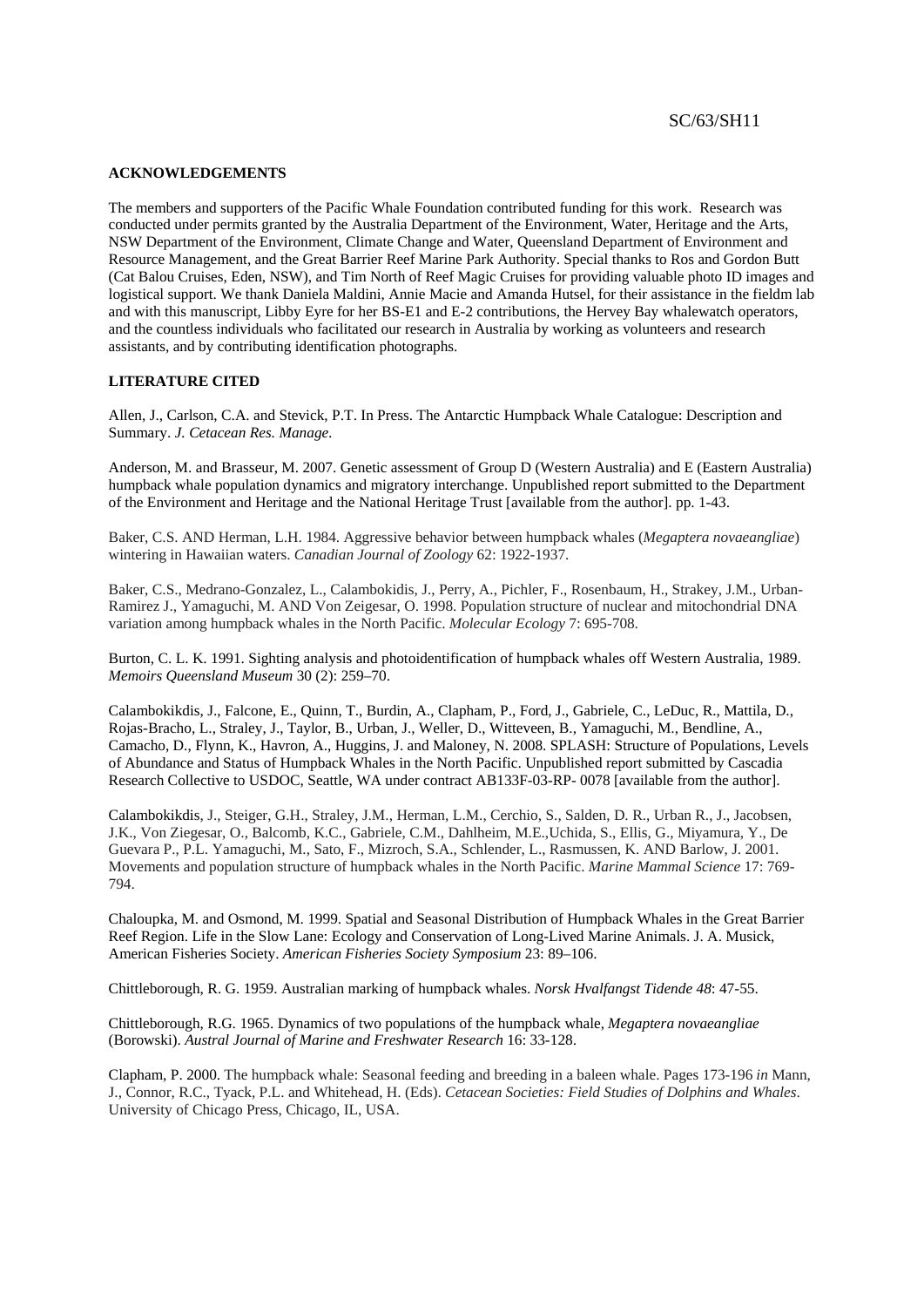Constantine, R., Allen, J., Beeman, P., Burns, D., Childerhouse, S., Double, M.C., Ensor, P., Franklin, T., Franklin, W., Gales, N., Garrigue, G., Gates, E., Gibbs, N., Hutsel, A., Jenner, C., Jenner, M., Kaufman, G., Macie, A., Mattila, D.K., Oosterman, A., Paton, D., Robbins, J., Stevick, P., Schmitt, N., Tagarino, A., Thompson, K. 2011. Comprehensive photo-identification matching of Antarctic Area V humpback whales. Paper SC/63/SH16 presented to the IWC Scientific Committee, (available from the IWC office).

Dawbin, W. H. 1956. The migrations of humpback whales which pass the New Zealand coast. *Transactions of the Royal Society of New Zealan* 84: 147-196

Dawbin, W.H. 1964. Movements of whales marked in the south west Pacific Ocean 1952 to 1962. *Norsk Hvalfangst Tidende* 53: 68-78

Dawbin, W.H. 1966. The seasonal migratory cycle of humpback whales. *In*: KS Norris (ed.) *Whales, Dolphins and Porpoises*. University of California Press: Los Angeles, pp 145-170.

Dawbin, W.H. and Gill, P.C. 1991. Humpback whale survey along the west coast of Australia: a comparison of visual and acoustic observations. *Memoirs Queensland Museum* 30(2): 255–57.

Darling, J.D., Cerchio, S. 1993. Movement of a humpback whale (*Megaptera novaeangliae*) between Japan and Hawaii. *Marine Mammal Science* 9: 84-89

Darling J.D., Calambokidis J., Balcomb, K.C., Bloedel, P., Flynn, K., Mochizuki, A., Mori, K., Sato F., Suganuma, H., and Yamaguchi, M. 1996. Movement of a humpback whale (*Megaptera novaeangliae*) from Japan to British Columbia and return. *Marine Mammal Science* 12: 281-287

Forestell, P.H., Kaufman, G.D. and Chaloupka, M. 2003. Migratory characteristics of humpback whales (*Megaptera novaeangliae*) in Hervey Bay and the Whitsunday Islands, Queensland, Australia: 1993-1999. Final Report to the Environment Protection Agency, Queensland Parks and Wildlife Service, Brisbane, Australia.

Forestell, P.H., Kaufman, G.D. and Chaloupka, M. In Press. Long-term trends in abundance of humpback whales in Hervey Bay, Australia. *J. Cetacean Res. Manage*

Forestell, P.H. and Urban, J. 2007. Movement of a humpback whale (*Megaptera novaeangliae*) between the Revillagigedo and Hawaiian archipelagos within a winter breeding season. *LAJAM* 6 (1): 97-102

Franklin, W., Franklin, T., Brooks, L. Gibbs, N., Childerhouse, S., Smith, F., Burns, D., Paton, D., Garrigue, C., Hauser, N., Donoghue, M., Russell, K., Mattila, D.K., Robbins, J., Ooseterman, A., Leaper, R., Harrison, P., Baker, C.S. and P. Clapham. In Press. Antarctic waters (Area V) near the Balleny Islands are a summer feeding area for some Eastern Australian (E (i) breeding group) Humpback whales (*Megaptera novaeangliae*). *J. Cetacean Res. Manage* 

Franklin, T., Franklin, W., Brooks, R., Harrison, P., Baverstock, P. and Clapham, P. 2010. Seasonal changes in pod characteristics of eastern Australian humpback whales (*Megaptera novaeangliae*), Hervey Bay 1992-2005. *Marine Mammal Science*. DOI: 10.1111/j.1748-7692.2010.00430.x.

Garrigue, C., Forestell, P.H., Greaves, .J, Gill .P, Naessig, P., Patenaude, N.M., Baker, C.S. 2000. Migratory movements of humpback whales (*Megaptera novaeangliae*) between New Caledonia, East Australia and New Zealand. *J. Cetacean Res. Manage.* 2: 111-115

Garrigue, C., Constantine, R., Poole, M., Hauser, N., Clapham, P., Donoghue, M., Russell, K., Paton, D., Mattila, D.K., Robbins, J. And Baker, C.S. (In Press a) Movement of individual humpback whales between wintering grounds of Oceania (South Pacific), 1999 to 2004. *J. Cetacean Res. Manage.*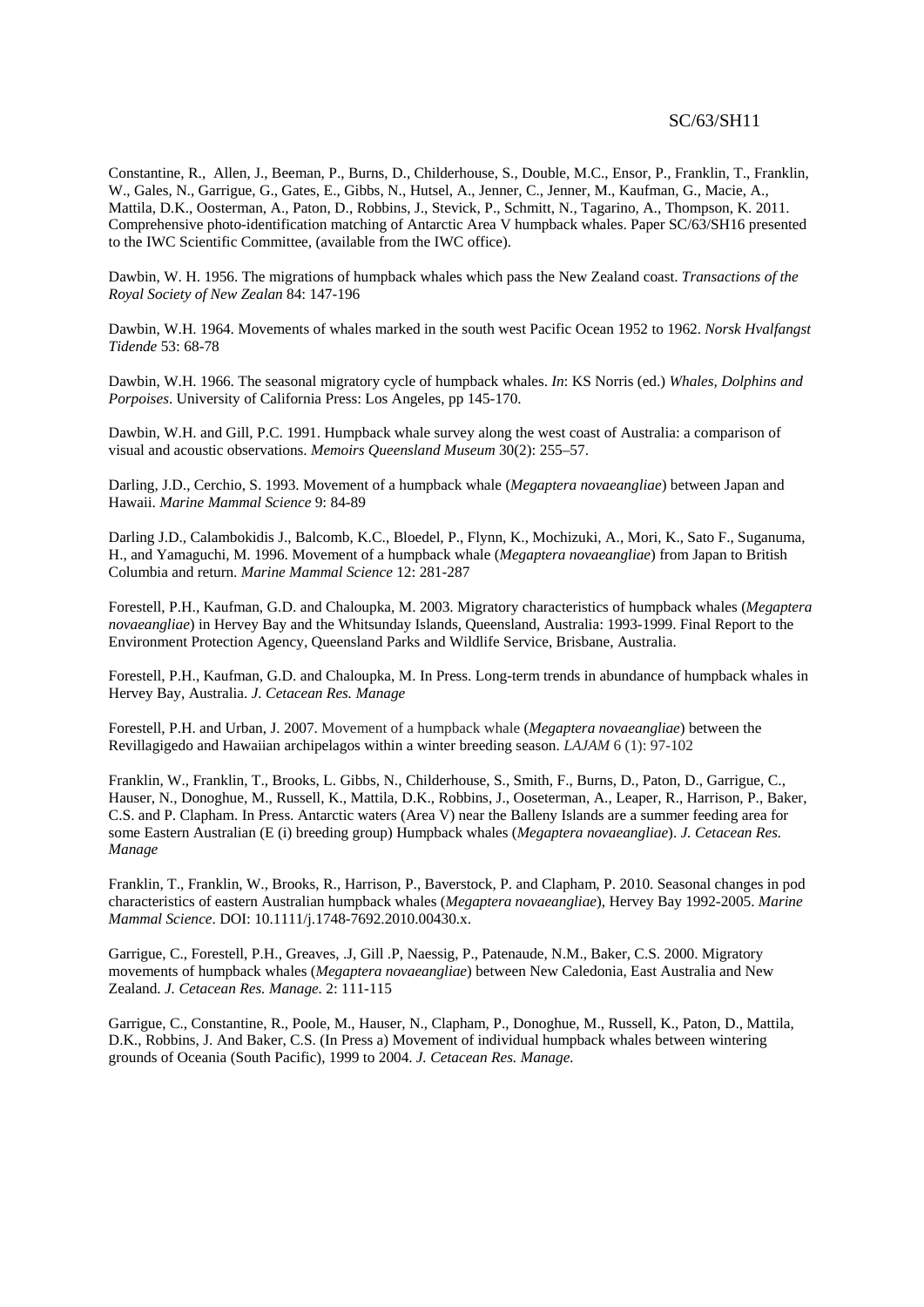Garrigue, C., Franklin, T., Constantine, R., Russell, K., Burns, D., Poole, M., Paton, D., Hauser, N., Oremus, M., Childerhouse, S., Mattila, D., Gibbs, N., Franklin, W., Robbins, J., Clapham, P. and Baker, C.S. (In Press b) First assessment of interchange of humpback whales between Oceania and the east coast of Australia. *J. Cetacean Res. Manage.* 

Gill, P.C. and Burton, C.L.K. 1995. Photographic resight of a humpback whale between Western Australia and Antarctic Area IV. *Marine Mammal Science* 11(1):96-100.

Glockner, D.A. 1983. Determining the sex of humpback whales (*Megaptera novaeangliae*) in their natural environment. Pages 447-464 *in* PAYNE, R. (Ed) *Communication and Behavior of Whales*. AAAS Selected Symposia Series, Westview Press, Boulder, CO, USA.

Guzmán, H.M, Pérez-Ortega, B. , Capella, J.J. , Stevick, P.T., and Mair. J.M. 2009. Population size and migratory connectivity of humpback whales breeding in Las Perlas Archipelago, Panama. Presentation to the 18th Biennial Conference of the Society for Marine Mammalogy.

Jenner, C.S., Jenner, M-N., and McCabe K.A. 2001. Geographical and temporal movements of humpback whales in Western Australian waters. *APPEA Journal* 38 (1): 692-707.

Katona, S., Baxter, B., Brazier, O., Kraus, S., Perkins, J. and Whitehead, H. 1979. Identification of humpback whales by fluke photographs. pp 33-44. *In*: H.E. Winn and B.L. Olla (eds.) *Behavior of Marine Animals*, Vol. Vol. 3. Plenum Press, New York.

Kaufman, G.D., Smultea, M., and Forestell, P.H. 1987. Use of lateral body pigmentation patterns for photographic identification of east Australian (Area V) humpback whales. *Cetus* 7: 5-13

Kaufman, G.D., Osmond, M., Ward, A.J., and Forestell, P.H. 1990. Photographic documentation of the migratory movement of a humpback whale (*Megaptera novaeangliae*) between east Australian and Antarctic Area V. *Rep Int Whal Comn* (Special Issue 12): 265–267

Kaufman, G.D., Lagerquist, B.A., Forestell, P.H. and Osmond, M.G. 1993. Humpback Whales of Australia: A Catalogue of Individual Whales Identified by Fluke Photographs. Queensland Department of Environment and Heritage: Brisbane, Australia.

Kaufman, G.D., Macie, A. Hutsel, A. Jule, K. 2010. 2009 Humpback Whale Surveys in the Cairns/Cooktown Management Area of the Great Barrier Reef Marine Park. Paper SC/62/SH25 presented to the IWC Scientific Committee (available from the IWC office).

Kniest, E., Burns, D. and Harrison, P. (2010) 'Fluke Matcher': A computer-aided matching system for humpback whale (*Megaptera novaeangliae*) flukes. *Marine Mammal Science* 26(3): 744-756.

Noad, M. J., Cato, D.H., Bryden, M. M., Jenner, M. N. and Jenner, C. S. 2000. Cultural revolution in whale songs. *Nature* 408:537.

Pomilla C., and Rosenbaum, H.C. 2005. Against the current: an inter-oceanic whale migration event. *Biology Letters* 1:476-479

Rasmussen, K., Palacios, D. M., Calambokidis, J., Saborıo, M. T., Dalla Rosa, L., Secchi, E. R., Steiger, G. H., Allen, J. M. and Stone, G. S. 2007. Southern Hemisphere humpback whales wintering off Central America: insights from water temperature into the longest mammalian migration. *Biology Letters* 3, 302–305.

Robbins, J., Dalla Rosa, L., Allen, J. M., Mattila, D. K., Secchi, E. R., Friedlaender, A., Stevick, P.T., Nowacek, D.P., and Steel, D. 2011. Return movement of a humpback whale between the Antarctic Peninsula and American Samoa: a seasonal migration record. *Endangered Species Research* Vol. 13: 117-121.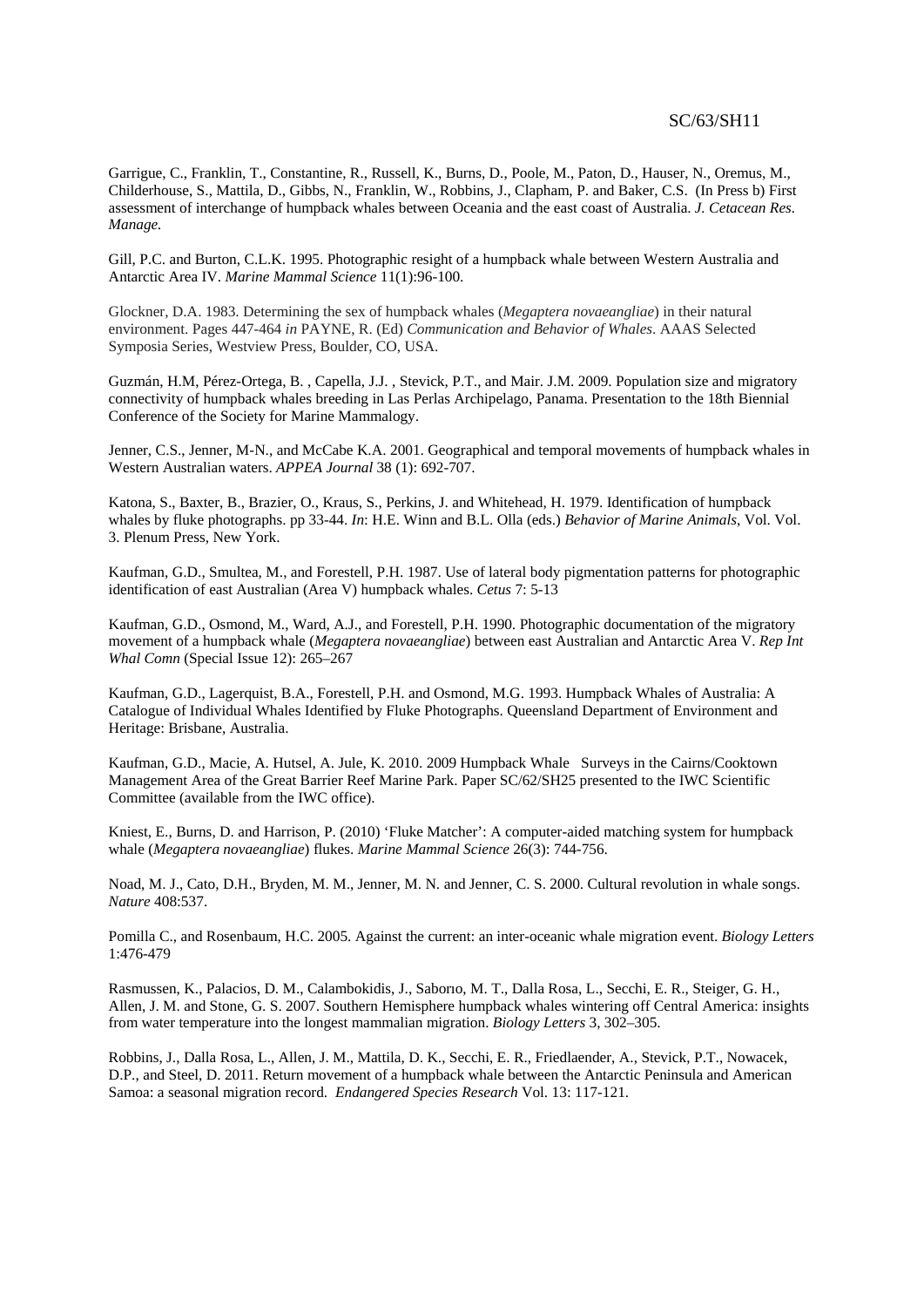Rock, J., Pastene, L.A., Kaufman, G., Forestell, P., Matsuoka, K. and Allen, J. 2006. A note on East Australia Group V Stock humpback whale movement between feeding and breeding areas based on photo-identification. *J. Cetacean Res. Manage. 8(3):301–305.*

Smith, T.D., Allen, J., Clapham, P.J., Hammond, P.S., Katona, S., Larsen, F., Lien, J., Mattila, D., Palsbøll, P., Sigurjónsson, J., Stevick, P.S. and Øien, N. 1999. An ocean-basin-wide mark-recapture study of the North Atlantic humpback whale (*Megaptera novaeangliae*). *Marine Mammal Science 15(1): 1-32*

Stevick, P.T., Neves, M.C., Johansen, F., Engel, M.H., Allen, J., Milton, C.C. and Carlson, C. 2010. A quarter of a world away: female humpback whale moves 10,000 km between breeding areas*. Biology Letters* doi:10.1098/rsbl.2010.0717

Stevick, P.T., Allen, J.M., Engel, M.H., Felix, F., Haase, F. and Neeves, M.C. 2011. First record of inter-oceanic movement of a humpback whale between Atlantic and Pacific breeding grounds off South America. Paper SC/63/SH4 presented to the IWC Scientific Committee (available from the IWC office).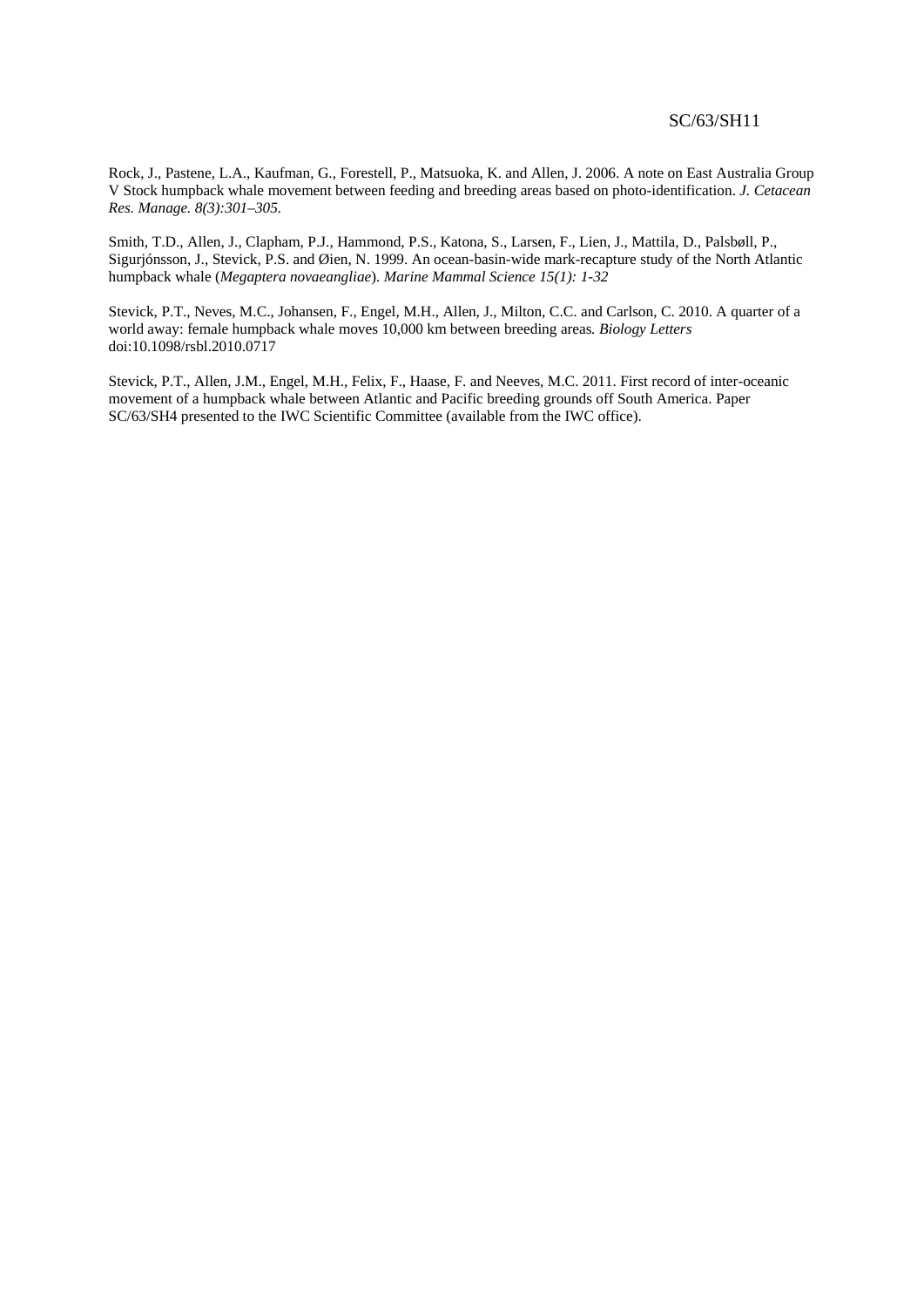|                  |                             |                            | NO.                         |                                   |
|------------------|-----------------------------|----------------------------|-----------------------------|-----------------------------------|
| <b>CATALOGUE</b> | <b>LOCATION</b>             | YEARS                      |                             | <b>FLUKE IDS SORTING CRITERIA</b> |
| <b>PWF</b>       | <b>BS-D West Australia</b>  | 1985-1986, 1988-1991, 1995 | 353                         | <b>SPLASH</b>                     |
| <b>PWF</b>       | BS-E1 - East Australia      | 1984-2010                  | 5285                        | <b>SPLASH</b>                     |
| <b>PWF</b>       | $BS-E3$ - Tonga             | 1985-1986, 2003-2007       | 79                          | <b>SPLASH</b>                     |
| <b>PWF</b>       | BS-E3 - American Samoa 1994 |                            |                             | <b>SPLASH</b>                     |
| <b>PWF</b>       | New Zealand                 | 2002                       |                             | <b>SPLASH</b>                     |
| <b>PWF</b>       | Antarctic Peninsula         | 2010                       | 14                          | <b>SPLASH</b>                     |
| <b>PWF</b>       | Feeding Area I              | 1983, 1988, 1889           | 3                           | <b>SPLASH</b>                     |
| <b>PWF</b>       | Feeding Area V              | 1986                       | $\mathcal{D}_{\mathcal{L}}$ | <b>SPLASH</b>                     |
|                  |                             | <b>Total Ids Compared</b>  | 5738                        |                                   |

Table 1. Pacific Whale Foundations Southern Hemisphere Humpback Whale Catalogue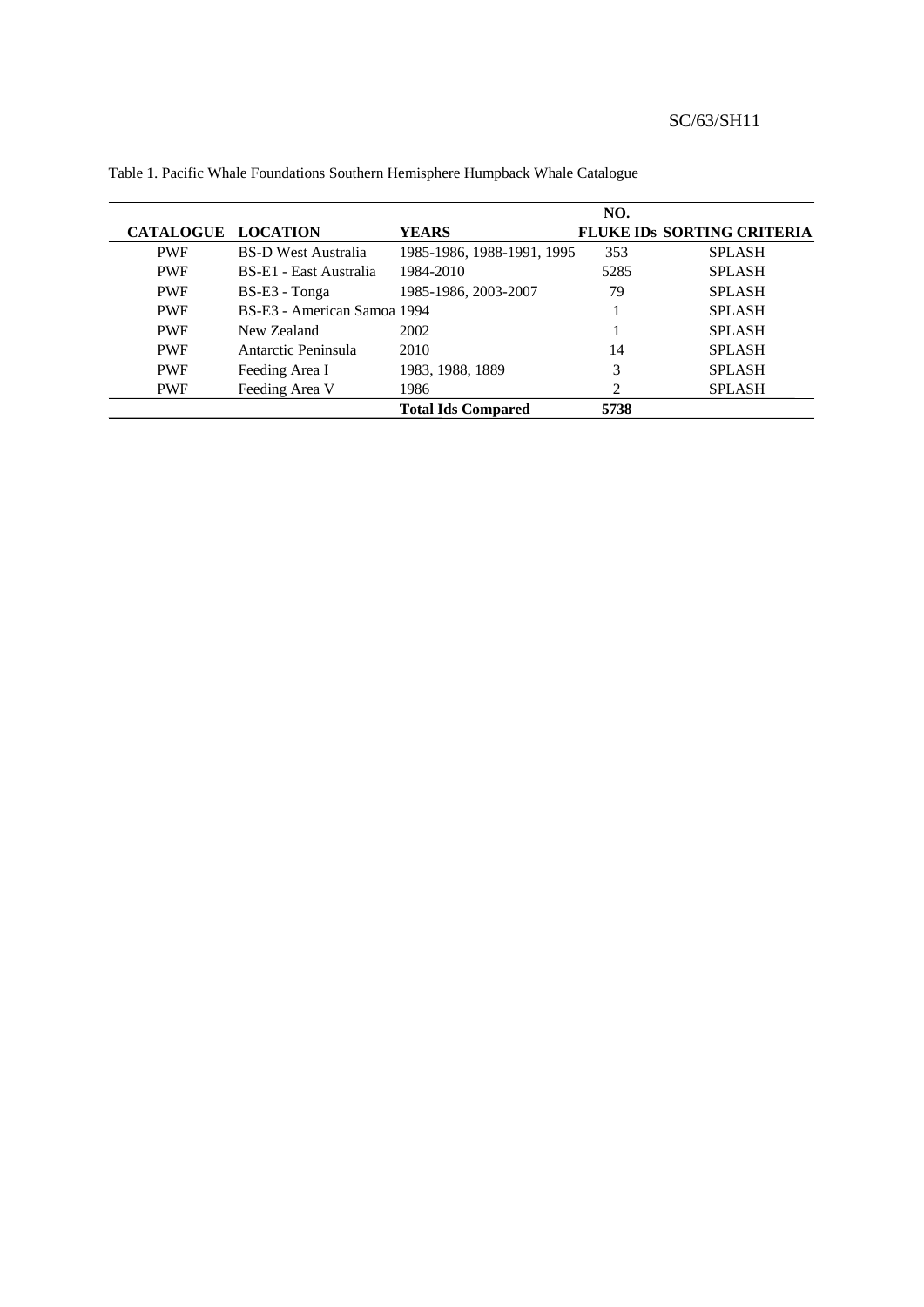|                         |                                     |                      | NO.            | NO.<br><b>LEFT</b> | NO.<br><b>RIGHT</b> |                       |
|-------------------------|-------------------------------------|----------------------|----------------|--------------------|---------------------|-----------------------|
| <b>CATALOGUES</b>       |                                     |                      | <b>FLUKE</b>   |                    |                     | DORSAL DORSAL SORTING |
| <b>SEARCHED</b>         | <b>LOCATION</b>                     | <b>YEARS</b>         | IDs            | IDs                | IDs                 | <b>CRITERIA</b>       |
| <b>COA/AHWC</b>         | BS-A - Brazil                       | 1988-2004            | 936            |                    |                     | YONAH                 |
|                         |                                     |                      |                |                    |                     |                       |
| COA/AHWC                | BS-B - St. Helena                   | 2003                 | $\overline{c}$ |                    |                     | YONAH                 |
| COA/AHWC                | BS-B1 - Gabon, Ghana                | 1999-2006            | 79             |                    |                     | YONAH                 |
| <b>COA/AHWC</b>         | BS-B2 - So. Africa                  | 2005-2006            | $\overline{7}$ |                    |                     | YONAH                 |
|                         |                                     |                      |                |                    |                     |                       |
| COA/AHWC                | BS-C1 - eastern So. Africa          | 2008-2010            | $\overline{4}$ |                    |                     | YONAH                 |
| <b>COA/AHWC</b>         | BS-C2 - Mayotte, Madagascar         | 2005-2006            | 84             |                    |                     | YONAH                 |
| <b>COA/AHWC</b>         | BS-C3 - Ile St. Marie, Madagascar   | 2001-2010            | 209            |                    |                     | YONAH                 |
|                         |                                     |                      |                |                    |                     |                       |
| COA/AHWC                | <b>BS-D West Australia</b>          | 1990-2010            | 248            |                    |                     | YONAH                 |
| <b>CWR</b>              | <b>BS-D West Australia</b>          | 1990-2009            | 2303           | 3555               | 3572                | <b>NONE</b>           |
| <b>WWR</b>              | <b>BS-D West Australia</b>          | 1985-2010            | 1200           |                    |                     | <b>NONE</b>           |
|                         |                                     |                      |                |                    |                     |                       |
| <b>Burns</b>            | BS-E1 - East Australia              | 2003-2005            | 609            |                    |                     | <b>NONE</b>           |
| <b>COA/AHWC</b>         | BS-E1 - East Australia              | 1981-2010            | 49             |                    |                     | YONAH                 |
| Franklin/Franklin       | BS-E1 - East Australia              | 1992-2009            | 2822           |                    |                     | <b>SPLASH</b>         |
| Gales                   | BS-E1 - East Australia              | 2007-2010            | 84             |                    |                     | <b>NONE</b>           |
| Noad                    | BS-E1 - East Australia              | 2002-2004, 2008-2009 | 169            |                    |                     | <b>NONE</b>           |
| Paton                   | BS-E1 - East Australia              | 2005                 | 315            |                    |                     | <b>SPLASH</b>         |
| Paton/Burns             | BS-E1 - East Australia              | 1998-2004            | 600            |                    |                     | <b>NONE</b>           |
| Garrigue                | BS-E2 - New Caledonia               | 1995-2010            | 757            |                    |                     | <b>NONE</b>           |
| <b>COA/AHWC</b>         | BS-E3 - Tonga                       | 2004-2010            | 45             |                    |                     | YONAH                 |
| Slooten                 | BS-E3 - Tonga                       | 2003                 | 62             |                    |                     | <b>NONE</b>           |
| COA/AHWC                | BS-E3 - American Samoa              | 2003-2009            | 213            |                    |                     | YONAH                 |
|                         |                                     |                      |                |                    |                     |                       |
| COA/AHWC                | BS-F - New Zealand/Tahiti           | 1990-1997            | $\overline{c}$ |                    |                     | YONAH                 |
| <b>COA/AHWC</b>         | BS-F2 - Fr. Polynesia               | 2008                 | $\overline{c}$ |                    |                     | YONAH                 |
|                         |                                     |                      |                |                    |                     |                       |
| <b>COA/AHWC</b>         | BS - G - Costa Rica/Panama/Colombia | 1986-2007            | 767            |                    |                     | YONAH                 |
| Castro                  | BS - G (Ecuador)                    | 1996-2010            | 1752           |                    |                     | <b>NONE</b>           |
|                         |                                     |                      |                |                    |                     |                       |
| Bott                    | New Zealand                         | 1994-2010            | 100            |                    |                     | <b>NONE</b>           |
|                         |                                     |                      |                |                    |                     |                       |
| COA/AHWC                | Antarctic Peninsula                 | 1981-2011            | 1087           |                    |                     | YONAH                 |
| <b>COA/AHWC</b>         | Feeding Area II                     | 1988-2006            | 23             |                    |                     | YONAH                 |
| <b>COA/AHWC</b>         | Feeding Area III                    | 1997-2007            | 117            |                    |                     | YONAH                 |
| <b>COA/AHWC</b>         | Feeding Area IV                     | 1993-2009            | 108            |                    |                     | YONAH                 |
| <b>AWE</b>              | Feeding Area V                      | 2010                 | 59             |                    |                     | <b>NONE</b>           |
| Bott/Childerhouse/Smith | Feeding Area V - Balleny Islands    | 2006                 | 11             |                    |                     | YONAH                 |
| <b>COA/AHWC</b>         | Feeding Area V                      | 1996-2010            | 99             |                    |                     | YONAH                 |
| Garrigue                | Feeding Area V                      | 2010                 | $\overline{c}$ |                    |                     | <b>SPLASH</b>         |
| <b>COA/AHWC</b>         | Feeding Area VI                     | 1991-2001            | $\overline{7}$ |                    |                     | YONAH                 |
| COA/AHWC                | Feeding Area Chile                  | 1999-2007            | 78             |                    |                     | YONAH                 |
|                         |                                     | <b>Overall Total</b> | 15011          |                    |                     |                       |

Table 2. Summary of Southern Hemisphere humpback whale catalogues searched, and Key of catalogues available with the name of the catalogue curator.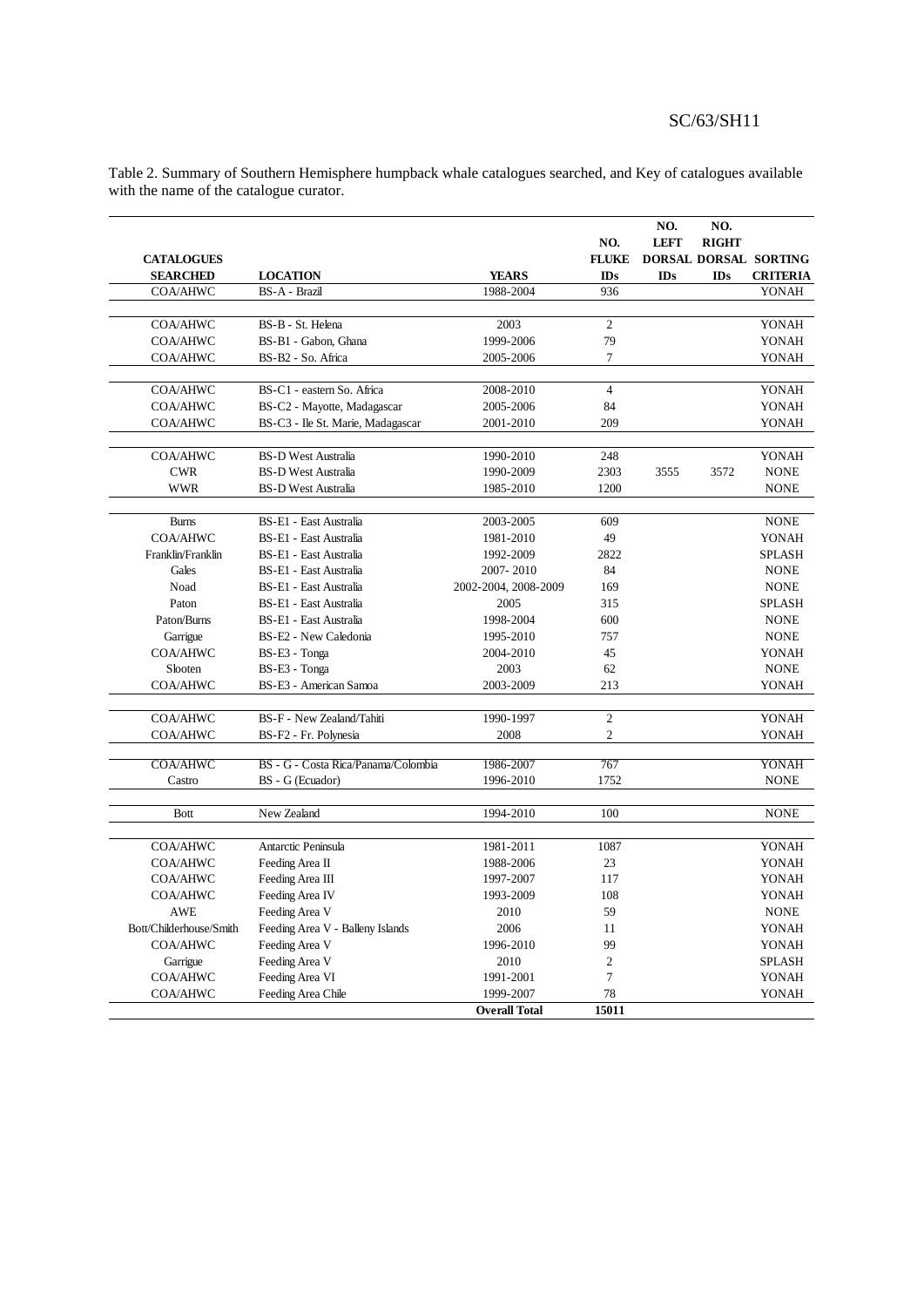| KEY                     | <b>CATALOGUE CURATORS</b>          |  |  |
|-------------------------|------------------------------------|--|--|
| <b>AWE</b>              | R. Constantine, S. Childerhouse    |  |  |
| <b>Burns</b>            | D. Burns                           |  |  |
| <b>Bott</b>             | N. Bott                            |  |  |
| Bott/Childerhouse/Smith | N. Bott, S. Childerhouse, F. Smith |  |  |
| Castro                  | C. Castro                          |  |  |
| <b>COA/AHWC</b>         | J. Allen, P. Stevick               |  |  |
| <b>CWR</b>              | C. Jenner                          |  |  |
| Franklin/Franklin       | T. Franklin/W. Franklin            |  |  |
| Gales                   | R. Gales                           |  |  |
| Garrigue                | C. Garrigue                        |  |  |
| <b>Noad</b>             | M. Noad                            |  |  |
| Paton                   | D. Paton                           |  |  |
| <b>Paton/Burns</b>      | D. Paton, D. Burns                 |  |  |
| <b>PWF</b>              | G. Kaufman, P. Forestell           |  |  |
| Slooten                 | L. Slooten                         |  |  |
| WWR                     | C. Burton                          |  |  |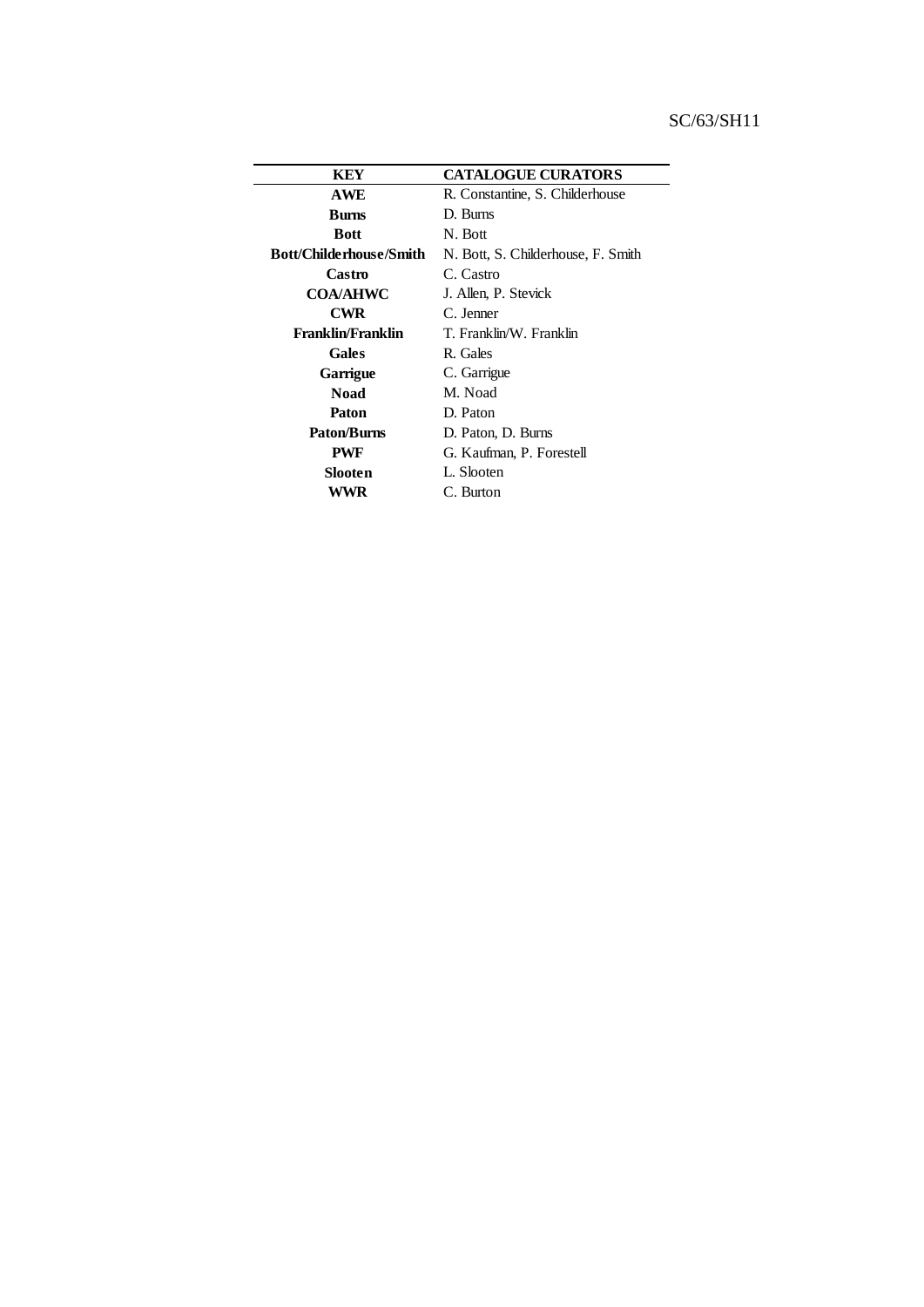

Figure 1. Map of locations where humpback whale E0334 was sighted in West Australia (left) and East Australia (right)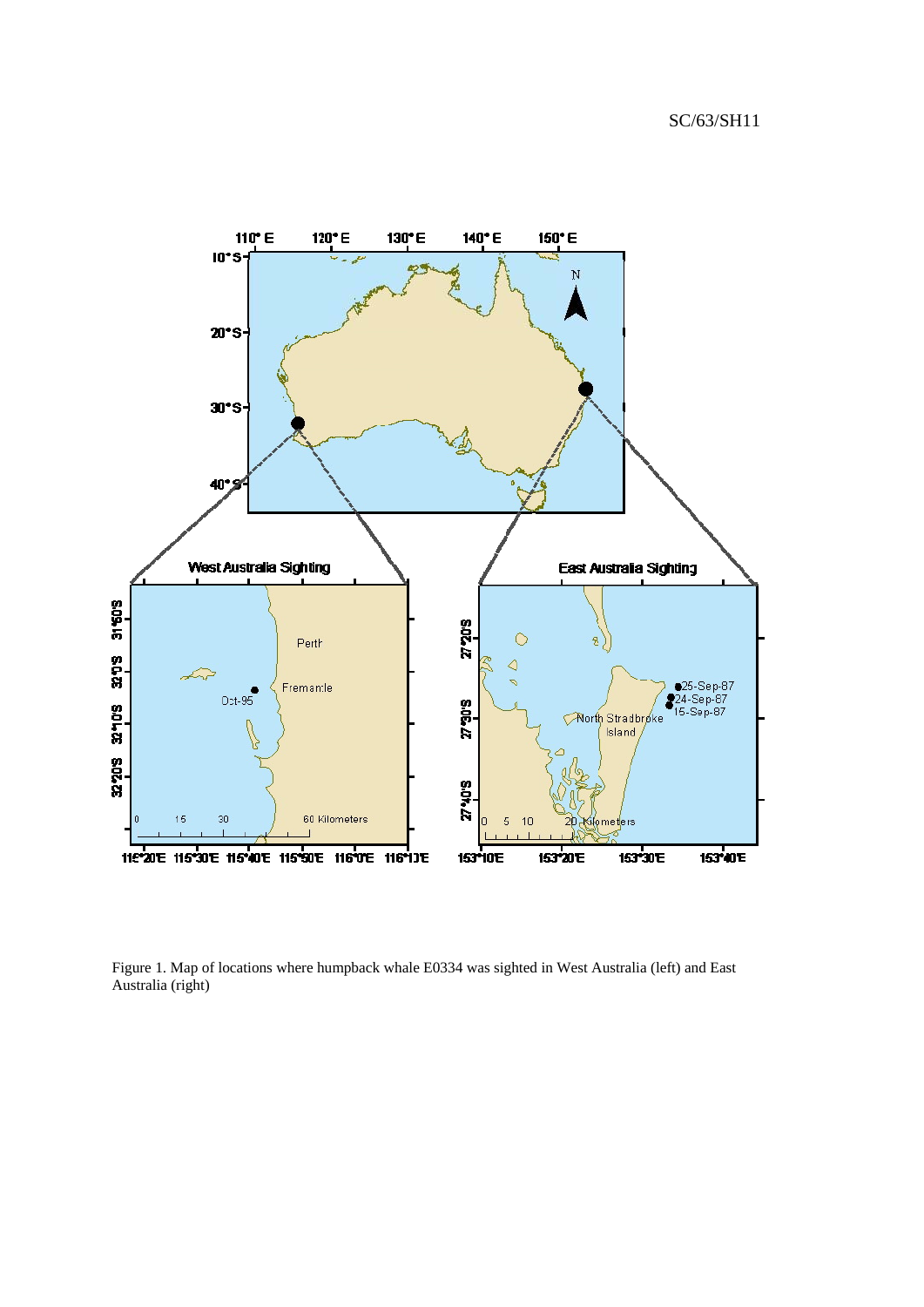Figure 2. Photographs used to match animal E0334 between East and West Australia catalogues.